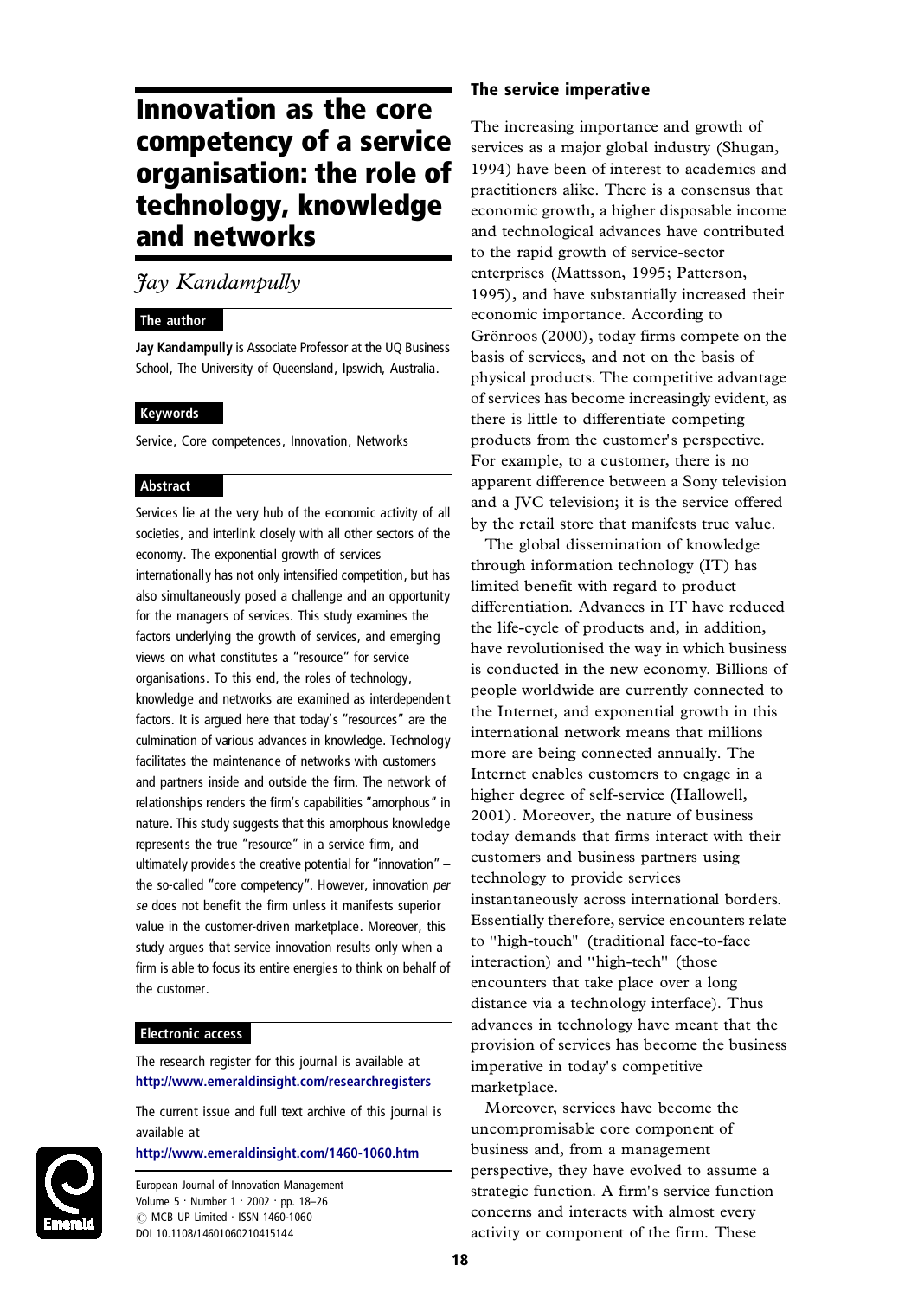*Jay Kandampully*

ultimately improve its efficiency and effectiveness.

include people, process, or physical evidence both tangible and intangible evidence representative of the firm from the customer's perspective); internal and external customers; and the various networks, alliances and partners. External relationship networks have become an essential prerequisite if a firm is to achieve the capabilities and knowledge required to serve the holistic needs of customers.

Service leaders successfully introduce products and services to the market far in advance of customer expectation. Moreover, in the customer's mind, a firm maintains its market leadership position by continuing to operate at the cutting-edge and by extending conventional parameters. Service firms today are expected to delight customers with their creativity and innovation. Thus, in operational terms, innovation can be translated as a firm's foresight to ''think for the customer'' by creating services that "drive" the marketplace (offer superior value to the customer). The ongoing dominance of services in the developed and developing economies around the world has raised a challenging question for service enterprises as to what constitutes ''resource''. This is a fundamental issue, which will invariably affect strategic decisions and subsequent management activities in service organisations.

## ''Resource'' in the new millennium

The study of resources has been a focus of interest to economists for many years. A firm's or a nation's resources have consistently been recognised as important, and many studies have been conducted to determine ways of rendering them more effective Andrews, 1971). However, the conceptual definition as to what constitutes a firm's or a country's ''resources'' has changed dramatically with the advent of technology. Today it incorporates a spectrum of components never previously considered in economic or management theory (Pilzer, 1990). Moreover, Barney 1991, p. 101) expands the common notion of a firm's resources to encompass ''all assets, capabilities, organisational processes, firm attributes, information, knowledge, etc.'', and indicates how such resources enable the firm to conceive of, and implement, strategies that

Hence, it can be argued that the value of a resource is dependent on present information or knowledge. The important words here are ''present knowledge'', as new knowledge has the ability to transform anything in this world including humans) into a resource. This also implies that resources deemed valuable today might have limited value tomorrow if new knowledge develops a superior substitute. In the past, Ohmae (1989, p. 153) points out, there were gross inefficiencies  $-$  some purposeful, some not  $\overline{-}$  in the flow of information around the world. For example, although the Chinese developed the knowledge of looming in the thirteenth century, it was the British who built that knowledge into a commercial business in the eighteenth century. However, with the increase in knowledge, its global dissemination (through networks and non-restrictive media such as the Internet), and its creative adaptation, many existing resources will diminish in value. For example, the value of natural rubber decreased in the world market following the invention of synthetic rubber made from crude oil. Similarly, the production of semi-conductors high knowledge component product) was previously the economic strength of computing science in Taiwan and Korea. Today semi-conductors represent just another mass-production item.

Moreover, in this age of technology, Porter 1985, p. 166) argues that a firm is actually a collection of technologies, and it is the technologies embodied in a firm's knowledge, manifested as product or service, that proffer a potential competitive advantage. It is therefore the knowledge that has the potential to add value to the offer of a product or service by a firm. The true focus has thus shifted from natural resources (physical) to knowledge resources (mental). There are numerous factors that have contributed to this paradigm shift, one of the most important of which is IT. The advent of computers in the workplace dates back to the early 1950s. However, because computers were predominantly utilised to hasten paper-based processing, they failed to effect any fundamental changes in the business process. It was not until the  $1990s$  – with the coming together of low-cost computers and IT in the form of a universally accessible phenomenon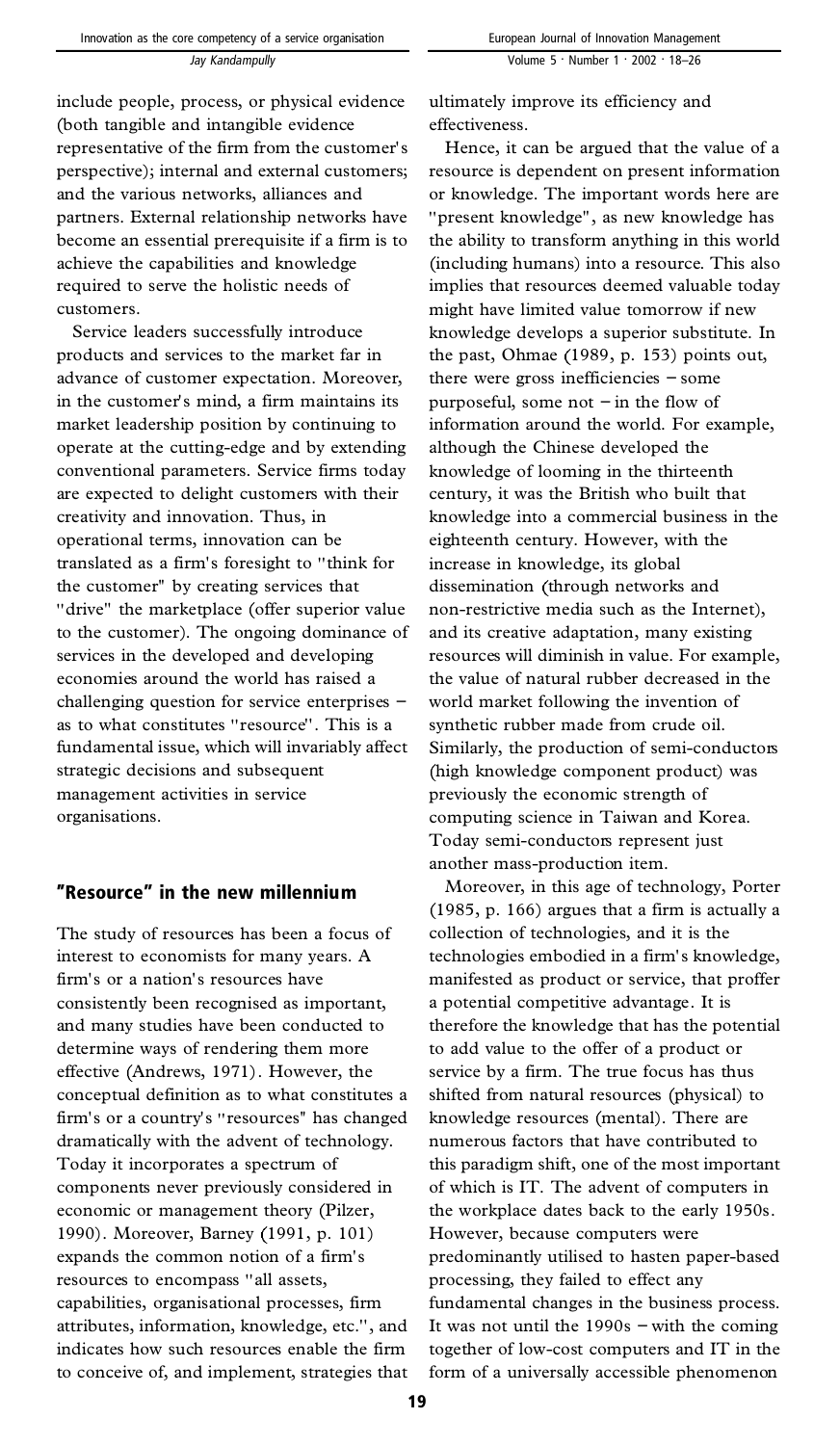$(Internet)$  – that computers had a transforming impact Mendelowitz, 1999).

It is, indeed, the advance of technology through mechanisation and mass production that has given rise to the economic prosperity of Western countries following the technological revolution in industry in the early part of the twentieth century. In economic terms, technology directly cuts costs; more importantly, however, its most radical impact has been on conceptual thinking, in terms of the designation of ''resources'' by a firm or country. This can be likened to the hunter-gatherers of the past, for whom land did not manifest itself as a resource until the human mind developed the methods and the know-how (technology) of farming (Pilzer, 1990).

The creative utilisation of distance and time, referred to as the ''death of distance'' through the impact of technology, possibly constitutes the single most-important economic force that will shape society and the service industry in the first half of this century *The Economist*, 1995). Services today are all pervasive, and we are dependent on those services to maintain our lives. For example, services such as: telephone, television, radio, taxi, bus, electricity, water, sewerage, security, restaurant, library, gym, bank, grocer, post, hairdressing, health care, and so on, are required by almost every citizen. In fact, technology and its capacity to affect every aspect of our lives have always been major determinants of human progress Pilzer, 1990).

It is proposed here that, on a macro level, the ''resources'' of the service organisation can be attributed to three interrelated factors of modern business, namely: technology, knowledge, and networks. The following sections will discuss these three factors individually and will examine how they contribute to "service innovation"  $-$  the core competency of any firm.

## Impact of technology on services

Advances in technology have directly influenced the growth and importance of services, in terms of independent service offerings, and as components of product and service packages. Service has become a business essential in manufacturing Zeithaml and Bitner, 1996, p. 10). Consider, for

example, the automobile industry. Fifteen years ago, we were able to attend to minor engine problems in our cars: adjusting the carburettor, for example. Today's technology has replaced carburettors with fuel-injectors, and we are obliged to take our cars to mechanics for tuning  $-we$  no longer have a choice. Similarly, when we buy a washing machine or dishwasher, our concerns now extend to the various support services provided by the seller in the event of something going wrong. The service component not only has become an integral part of most manufactured products but also has become the source of sustainable and strategic competitive advantage (Grönroos, 2000, p. 6). In this hyper-competitive environment, it is imperative that firms understand the values that customers attribute to the service package  $-a$  combined product and service offering (Kandampully and Duddy, 1999a, p. 54).

Technology has similarly augmented the knowledge required in almost every type of labour in industry. Knowledge  $-$  through training  $h$  has become a prerequisite for success in the job market. For example, secretaries who were once required to type and answer the telephone are now expected to demonstrate equal proficiency in various computer programs, and to possess the aptitude to learn new programs when these are introduced. Moreover, the increasing use and incessant update) of technology in almost every field has added a knowledge component to every manual job, and has required firms to seek employees who are willing and able to update their knowledge on an ongoing basis. In addition, technology displaces low-skilled labour from the traditional workplace and offers new opportunities for skilled labour with higher levels of knowledge. Within this new technology paradigm, experience is of limited value because new knowledge is essential to make oneself productive with the adoption of new technology. Thus, knowledge and the increasing service component have significant implications for both the labour market (in terms of ongoing learning) and for the industry (in terms of continuous upskilling).

In the past, labour represented, and was considered by management to be, the inevitable cost incurred in the production of goods and services. However, under the present extended definition of ''resources'',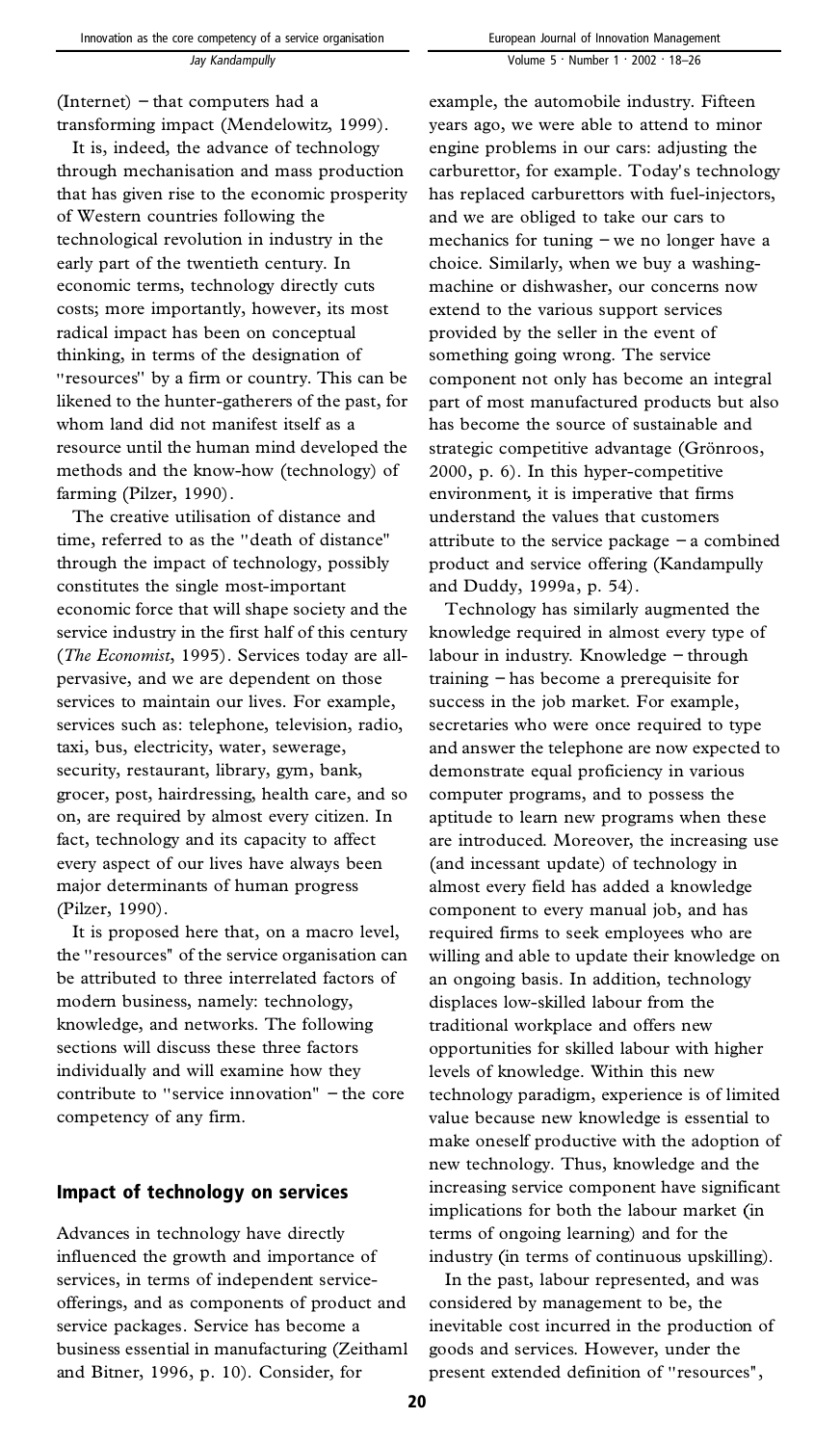labour is valued not in terms of physical assistance, but in terms of mental contribution. The labour within an organisation or country is no longer a designated cost but a valuable resource. The true economic value of a person is primarily attributed to his or her knowledge and creative skills. This view is highlighted by Moody 1991) in the *New York Times Magazine* with his assertion that ''Microsoft's only factory asset is the human imagination''. Hamel and Prahalad (1989, p. 67) suggest that managers nurture and develop competitive intelligence at every level of the organisation in order to build the firm's competitive advantage. A similar view is held by SONY's chairman, Morita (1988), who indicated that it is not the manual labour of employees that allows a company to dominate the global market, but the contributions of the employees' minds.

More recently, it has been recognised that the contribution of the human mind knowledge) will play a major role in tomorrow's service industries (Peters, 1994). Indeed, talent-based enterprises have become commonplace in the innovative world of business. Business success will depend on an organisation's ability to imagine and/or create a need Pilzer, 1990). Thus, it can be argued that innovation in services reflects the creativity of the human mind (knowledge). It is, indeed, progress into the unknown through new knowledge  $-$  that will enable an organisation to attain wealth and the allimportant competitive advantage (Kelley, 1997). It is the people within a service organisation that create and innovate an organisation's service offer. According to Peters and Austin (1994, p. 98), irrespective of where technology leads, service differentiation comes from people and their contribution to the infinite field of knowledge.

#### Contribution of knowledge

Developing, using and leveraging knowledge are essential for all organisations and/or countries to sustain economic progress. ''Knowledge is indisputably the primary basis for value-added in today's companies'', claims management consultant Peters (1994). It has become an accepted fact that, in the new millennium, we will encounter advances in technology-information-knowledge services.

As the foundation of economies shifts from natural resources to intellectual assets, managers will be compelled to examine not only the knowledge underlying their organisation's success and competitive advantage but also, more importantly, the management of this knowledge (Hansen et al., 1999). Moreover, in an age in which business operates within networks and alliances, international boundaries pose no real limitation.

Historically, many countries and industries prohibited the emigration of skilled workers for example, carpet-weavers in Persia, paper and pottery craftsmen in China, silk-weavers in India). In those days, a worker's skill in a particular trade or craft represented specialist knowledge, capability and competence. Today, however, even if a particular worker's knowledge is deemed valuable to the company, it is seldom accorded the status accorded to a physical asset in the firm's book of accounts. Moreover, in the present ever changing world of global business, technology, competence, and capability, each, in its own way, is a manifestation of a firm's knowledge assets operating at different levels of the organisation (Boisot, 1998, p. 4).

According to Drucker (1993, p. 38), knowledge represents a key personal and primary economic resource. He argues that traditional factors of production  $-$  such as land, labour and capital  $-$  have become secondary. He asserts that ''knowledge is the only meaningful resource today''. Hence, a worker with knowledge commands a leading role and status, as his or her knowledge represents the firm's single greatest asset. Moreover, the aptitude of the worker and the firm to seek new and up-to-date knowledge (the concept of the "learning organisation") is the only means of sustaining the value of the firm's knowledge resource. However, this new primacy of knowledge requires managers to rethink the fundamental practices of management. Webber (1993) asserts that managers not only must invest in the necessary information tools (to support and enhance the productivity of the knowledge workers), but also need to nurture a partnering relationship with them. In essence, a firm's strategy for knowledge management should reflect its competitive strategy Hansen *et al*., 1999). In this competitive environment, knowledge is progressively being perceived as the core driver of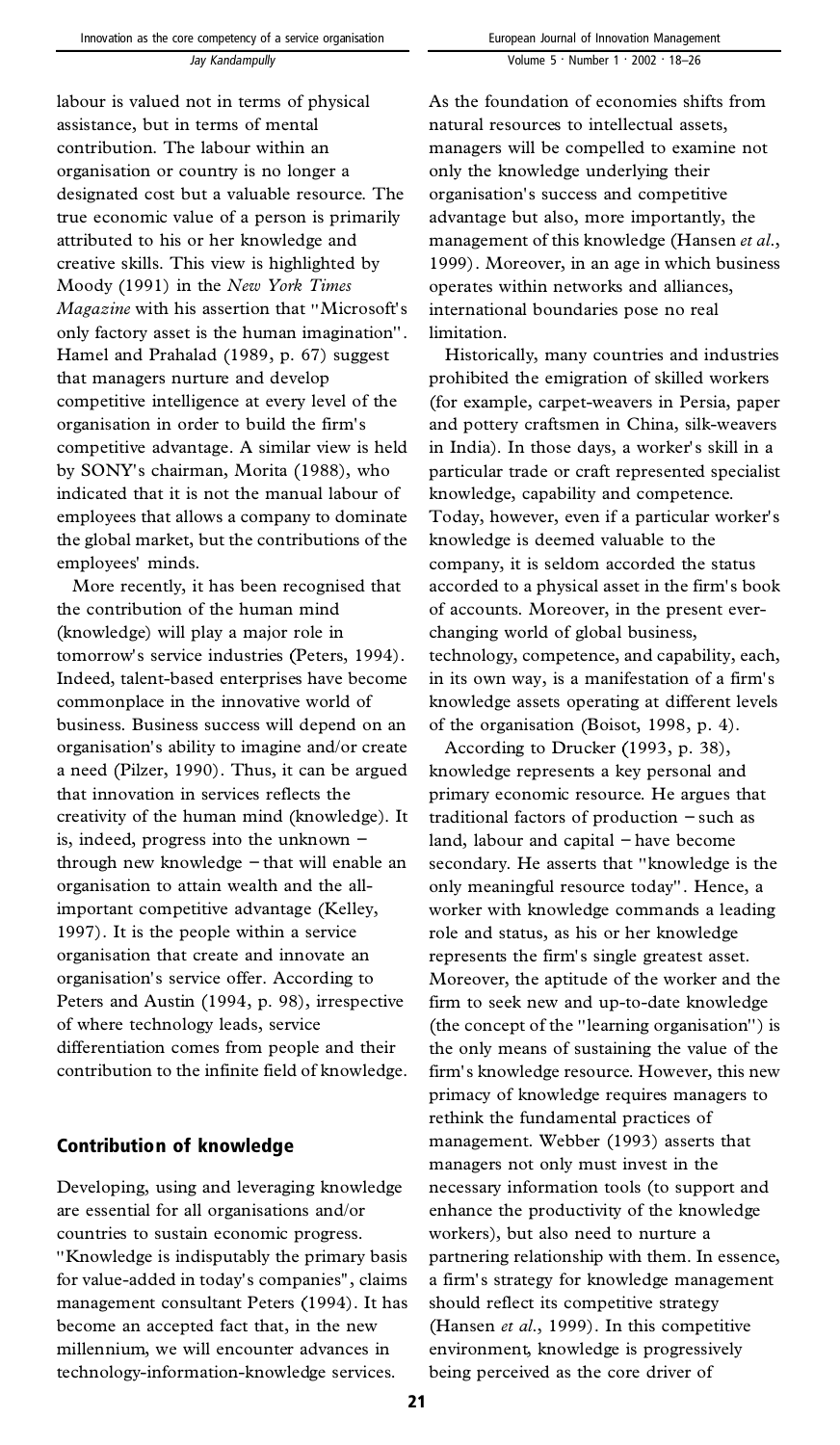*Jay Kandampully*

competitiveness; more importantly, knowledge extends beyond individuals, groups, or corporations to mutually supporting groups Gummesson, 1999, p. 132). It is this extended network of relationships that, Gummesson argues, will reap the creative potential of knowledge.

Products and services offered in the marketplace today have become increasingly complex, with most organisations offering not one product or service, but a collection of products and services Albrecht and Zemke, 1985). Hence, most companies are nothing but a "chain of services" (Quinn et al., 1990). It is the firm's service package that augments the value of both product and service offerings Chase and Garvin, 1990). Moreover, it is the specific configuration of the different components in the firm's service package competence) that communicates added value to the customer. Management literature attributes a firm's competitive advantage to the firm's capabilities or core competencies Prahalad and Hamel, 1990; Stalk *et al*., 1992; Teece and Piscano, 1994). A firm's core competency is dependent on its capacity to combine core skills creatively (Prahalad, 1993), from both within and outside the organisation. However, ''what matters is the creative bundling'' of a firm's core competency (Prahalad, 1993) and, thus, the need for a focus on the factors that signal value to the customer.

## Contribution of networks of relationships

In this competitive global market, customer focus requires a firm to gain a comprehensive understanding of the buyer's entire value chain (holistic needs), not only as it is of today, but also as it will evolve over time Slater and Narver, 1994, p. 22). Moreover, in most cases, customers' holistic requirements frequently extend beyond that capable of being effectively fulfilled by a single firm's product or service Kandampully and Duddy, 1999b). Thus, firms which understand customers' holistic needs will be able to mix and match various products and services commensurate with customers' specific needs. If customers require products or services that are not within the realm of a firm's core competency, the firm should find ways to procure those competencies  $-$  for the

benefit of the customer  $-$  by creating strategic alliances both horizontally and vertically internal and external relationships) with individuals and firms (Peppers and Rogers, 1997).

Horizontal strategy, according to Porter 1985, p. 319), is the essence of corporate strategy as it seeks to gain competitive advantage by creating links among distinct but interrelated businesses. It is suggested here that the core competency of the firm (as valued by the customer) is creatively developed by the firm's ability to nurture enduring relationships with various parties inside and outside the organisation. The collective competency of the firm is thus derived from the various networks of stakeholders of the firm  $-$  for example: customer, employee, retailer, supplier, and shareholder (see Figure 1, Kandampully and Duddy, 1999b). Although various other stakeholders can be included in the network, the above five stakeholders (partners) constitute those participants that are essential to a service firm's basic operation. Through network partners, the firm essentially aims to enhance the value of its offerings  $-$  to the benefit of customer, firm and stakeholder simultaneously.

Developed as networks, the various relationships that the firm nurtures and maintains frequently constitute the life source for many leading-edge firms (Kandampully and Duddy, 1999a); indeed, most large and small projects invariably involve numerous alliances and partners. This is particularly



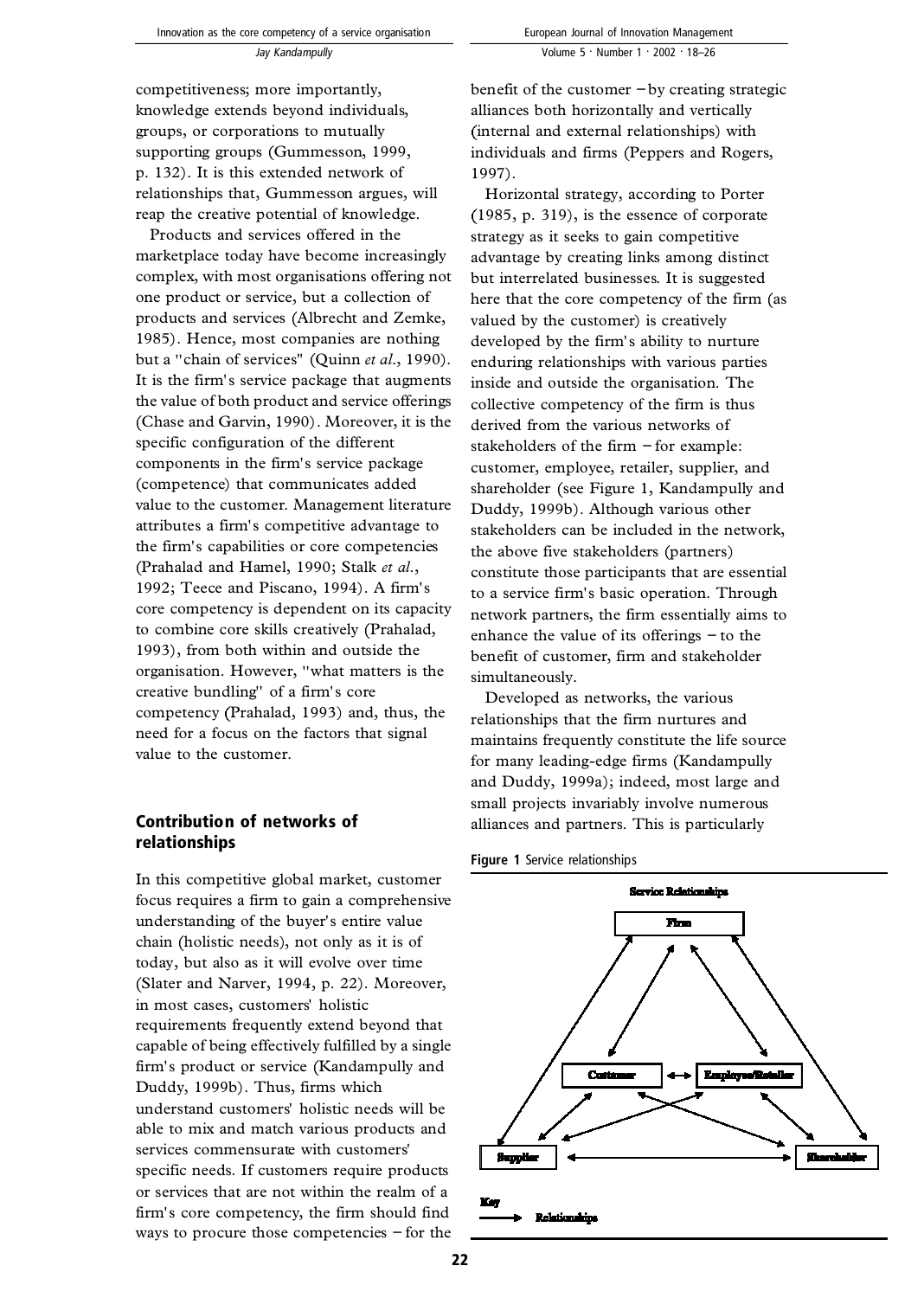pertinent to services, as networks are endemic to most service businesses Heskett *et al*., 1990, p. 160). The competitive advantage of Federal Express over its competition was attributed to advanced technology networks that offered customers the means of ''tracking'' their package during transit. Today's service organisations traverse conventional boundaries. Firms that seek assistance and enter into alliances with various individuals and suppliers do so, not as a cost-saving exercise, but to seek out specialist know-how to extend their core competency. In modern business, the term ''out-sourcing'' has been accorded a new meaning and has subsequently been replaced with "out-partnering" (Peters, 1994).

The experts inside and outside the firm can therefore essentially be deemed the firm's ''competency-contributing partners'', because it is with their assistance that the design and delivery of the service are realised. Most often, the experts inside and outside the firm undertake projects that require them to work in very close relationships. It is technology that renders it possible for these amorphous networks of expertise to come together in cyberspace and work in very close relationships, although they might be thousands of miles apart physically. Technology thus acts as an unparalleled tool that makes it possible for service firms to extend their core capacity (competency or capability) and to forge networks of relationships across the globe (Figure 2).

Thus the firm's core competency is represented by the knowledge base, realised through the effective use of internal and external partnerships utilising technology. It is argued here that it is this continuously updated ''amorphous knowledge resource'', resulting from the network of partners, that represents the firm's core competency. Moreover, it is the firm's subsequent ability to remain at the forefront that nurtures the firm's image as a service leader, and that provides the feature that differentiates the firm from its competition. The recognition of the non-conforming (amorphous) nature of knowledge provides firms with the mindset to seek for sources of knowledge beyond the obvious. Peters (1994) argues that corporations are becoming amorphous as they expand their resource base to people and firms around the world. For example, call centres are a booming business in India, as

#### Figure 2 Core competency in services



firms such as General Electric and British Airways set up their call centres in India to handle a daily barrage of customer enquiries that originate in North America and Europe Landler, 2001). Thus resourcing services through networks beyond national boundaries has become a common feature in the global marketplace. Moreover, the ongoing dependence on network relationships, and the effective maintenance of such networks, will dictate the core survival strategy of tomorrow's service firms.

Furthermore, the ability of a service firm to interact with its customer, and the ability to maintain an ongoing relationship with that customer, have become increasingly important strategies. This relationship imperative, referred to as ''relationship marketing'' in marketing literature, has gained widespread acceptance with practitioners and academics alike. One of the many benefits associated with the adoption of relationship marketing is its potential to gain timely information on the changing needs, expectations and spending patterns of customers. Customer information thus plays a significant role in the amorphous structure of the firm's knowledge resource. For example, booking 355,000 hotel rooms across the planet gives Marriott the opportunity to collect the world's most extensive store of information about the characteristics, habits and preferences of people who travel *Wired*,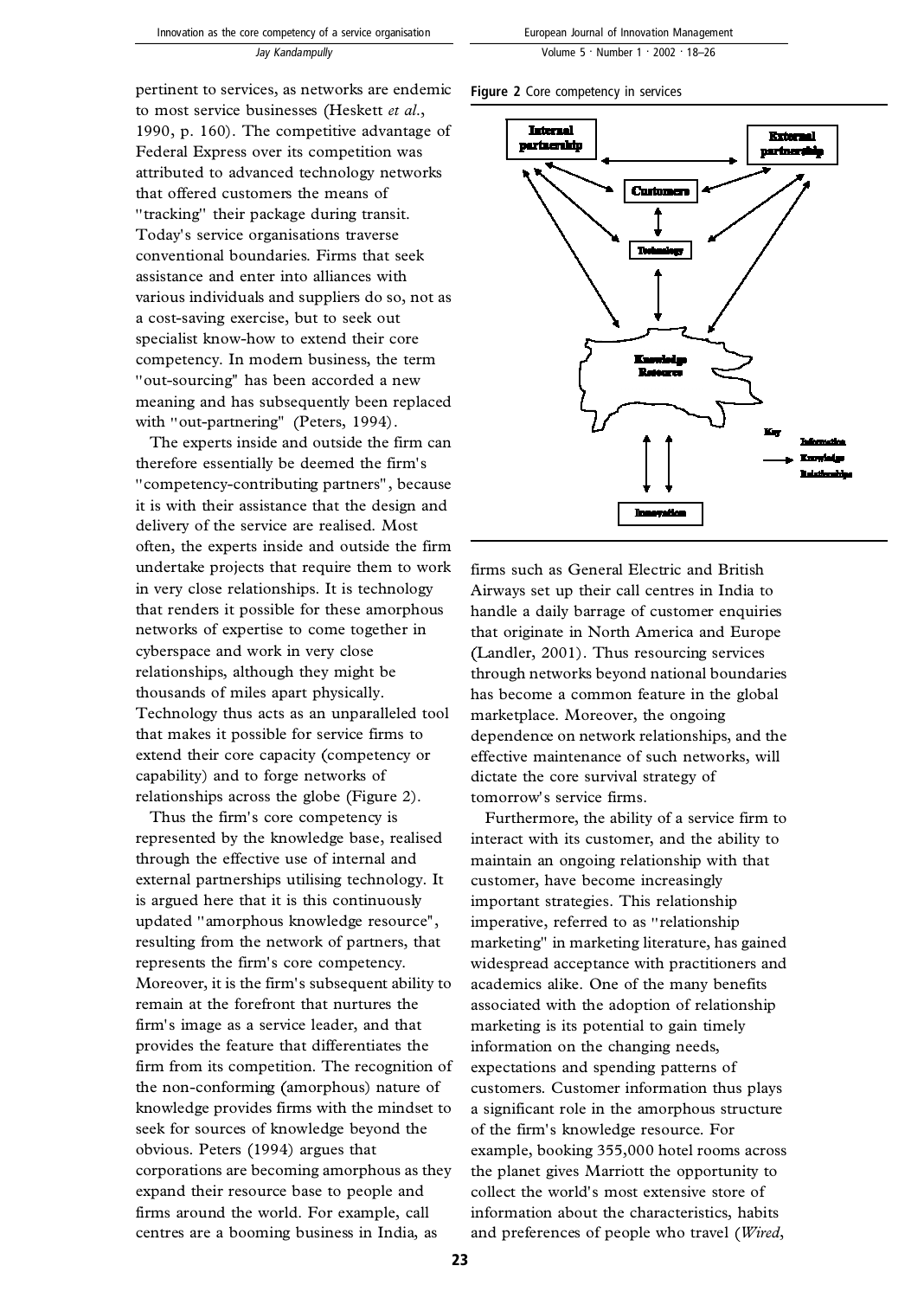2000). This in-depth customer information proves invaluable for the firm to ''think for the customer'' and to create products and services that manifest superior value to the customer, thus gaining ultimate advantage in the marketplace.

The growing importance of relationships and alliances can be attributed to the global accessibility of the IT digital networks that link individuals and organisations around the world. The collective impact of various factors  $\overline{\phantom{a}}$  -including the availability of low-cost computers, recent advances in digital communications, applications of the easy-to use graphical-interface Web-browsers and the evolution of the Internet as a universally accessible phenomenon - has enhanced the accessibility and exchange of knowledge. From a global perspective, it is the accessibility of knowledge, and how that knowledge is creatively transformed and marketed, that provides an individual firm or a country with its competitive advantage. The Internet offers access to the global marketplace, in which border and time pose no limitations for the amorphous extension of the firm's competency  $-\text{ the only limitation}$ being human imagination.

### Service innovation: the core competency

Success stories of firms and individuals in various parts of the world are often featured in business magazines and books. In most cases, their advances in their chosen fields have not been the result of hard work, but can be assigned to their capacity to utilise creatively the benefits of advances in technology, new knowledge, and networks of relationships. Technology thus serves firms as they create and maintain networks of relationships in the pursuit of new knowledge. Thus the incessant focus of firms will be on knowledge  $-$  the ''resource'' that, with its creative potential for innovation, offers the firm its core competency.

Service leaders have not only developed new services as collective packages but, in the process, have created new markets  $-$  often initiating the growth of a new industry. Today's managers are not concerned about the challenges caused by the short life-cycle of products and services but, rather, by the possibility of the disappearance of an entire

industry. For example, the displacement of the multimillion-dollar music records industry by the introduction of CDs stands as testimony to this phenomenon. Moreover, innovated products and services indirectly destroy the demand for the old, as the latter prove less valuable to the customer.

Innovation or creativity *per se* are of limited significance in today's evolving business continuum, as it is the value of the innovation as perceived by the customer that renders an advantage to a product or service. Service innovation results when a firm is able to focus its entire energies to think on behalf of the  $\text{customer} - \text{for an outcome that surpasses}$ customers' present expectation of superior value. Innovation, however small, has a compounding cumulative) strength that is capable of creating the new and of distorting the old.

Innovation, therefore, nurtures a culture in which there are fewer hindrances to the creation of a synergy of thoughts and actions on behalf of the customer. This, of course, is conceptually and philosophically alien from conventional business wisdom. Entertaining the old mindset) inevitably affects the present and future actions of a firm, and hence it is imperative to eradicate the old simultaneously with the introduction of the new. As Peters (1997) suggests, it is essential to destroy the old so as to give way to new thoughts and subsequent new action. Moreover, every enterprise should systematically undertake the tasks of creation, preservation and destruction of their philosophy, systems and processes.

This new mindset also recognises the fact that the firm's extrinsic requirement enhancement of customer value) is the allimportant factor in the firm's intrinsic preferences. The firm might thus choose to use various technologies and to forge networks of relationships to extend its competency knowledge) base, and to offer higher value to the customer. The focus on customer-perceived value might require the firm to forgo their intrinsic ego and to seek competencies outside the firm. A firm might thus join in partnership with other enterprises - including those they might previously have viewed as competitors. The 13-partner ''Star Alliance Network'' in the airline industry, for example, illustrates the numerous benefits to be gained by competing airlines, and by their customers, as a result of operating within a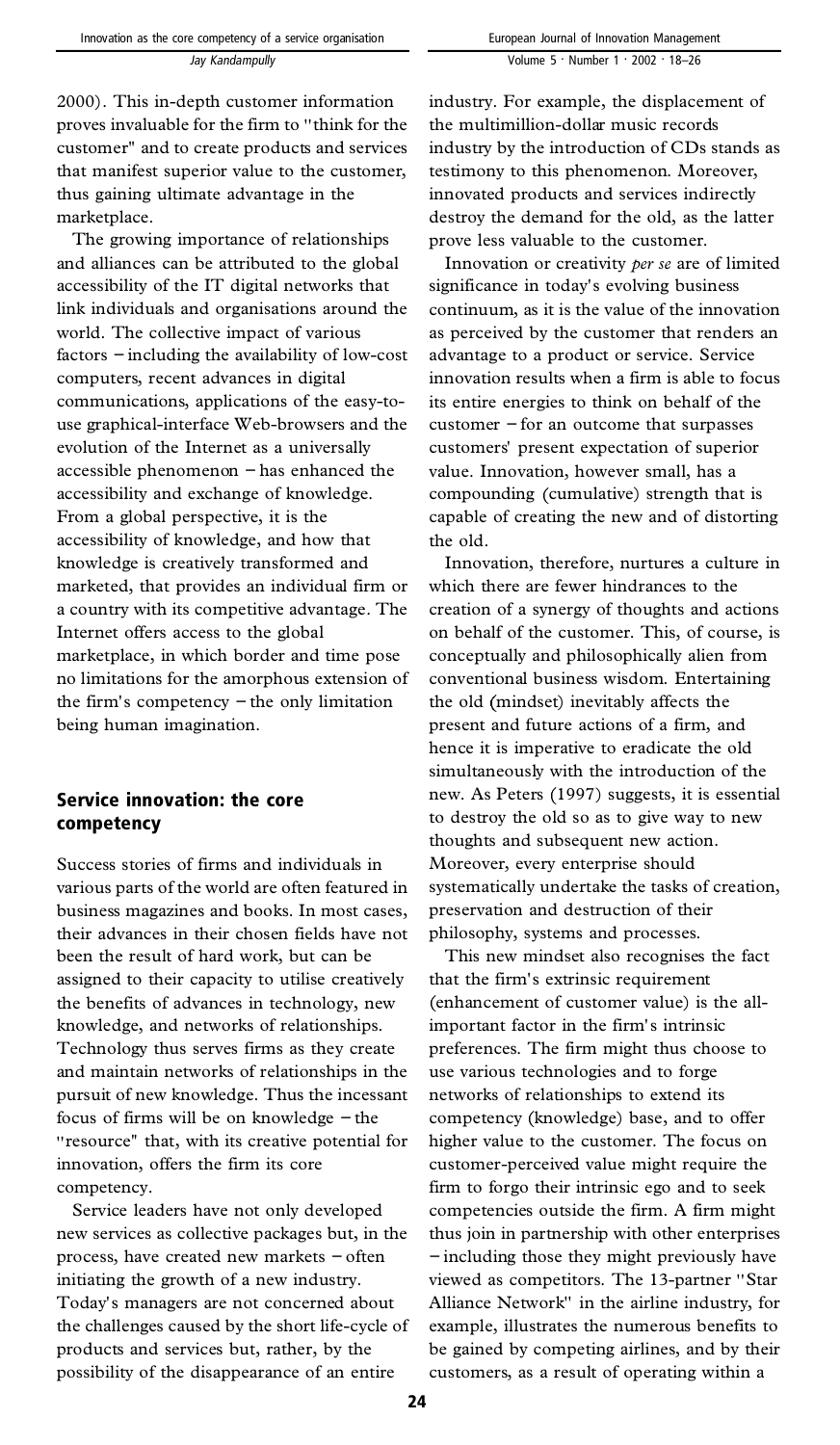network. Star Alliance Network partners enjoy the facilities to serve their customers with more than 815 destinations in more than 130 countries in a reputable and customerservice-led environment. This unparalleled world-class service would have been an impossible dream for any one airline operating alone.

## Conclusion and discussion

Firms undertake a myriad projects. However, creative innovation necessitates that these projects and actions be synchronised to produce value-enhancement for the customer  $-$  the firm's ultimate goal. In the competitive marketplace, it is those factors that render greater value to customers that command demand. Hence, customer-focused firms are amenable to new and better ways of doing things for the benefit of their customers. Technology, knowledge and networks thus represent a unique set of factors that can fuel innovation in service organisations. It is the combined effect of technology, knowledge and network that gives a firm the ability to focus its amorphous resource on the future (as yet unexpressed) needs of customers  $-th$ true innovative feature.

Customers today expect firms to delight them with creativity. Hence, continuous and creative innovation undertaken by a firm on behalf of the customer is, indeed, the only strategy that can sustain the long-term success of the firm. However, service innovation initiates increasing expectations among customers and, hence, can constitute a self created challenge. In fact, it is this selfinflicted challenge  $-$  to excel beyond the norm - that has made Steven Spielberg, Michael Jordan, Disney, CNN, Microsoft, and Marriott unchallenged leaders in their various marketplaces. Their passion for delighting fans and customers far beyond expectations has propelled them to unchallenged heights of recognition.

In today's global marketplace, the factors that constituted success in the past might be of limited relevance in the future. It is not just the capabilities and knowledge base of a firm that have assumed amorphous states but, more importantly, the practice of conducting business itself. The quantum advances in technology, communication and digital science have enabled firms to transcend the

challenges previously posed by distance and time, and to convert them into potential opportunities. Time differences can be creatively utilised to serve internal and external customers around the clock. Many US firms strategically locate their support services across international borders  $-$  with the aim of providing support services during off-business hours. For example, India is being recognised as the ''back office'' of the world (Landler, 2001). Marquee businesses such as Nordstrom, Visa, Xerox, General Electric, Reebok, AT&T, Motorola, Cisco, Thomas Cook, and British Airways - provide their firm's support services (such as computer help-desks, accountants, call centres, transcribers, and so on) from India.

This conceptual shift  $\overline{\phantom{a}}$  in recognising the value of people and their knowledge as a  $resource - thus broadens the global$ opportunity for individuals, firms and countries, and has major implications for gaining success in the marketplace. This quantum shift in the attitude of firms demands that they reassess what constitutes ''resource'' for them, and demands that they reassess what has to be done to attract, nurture and manage the ever-changing knowledge-resource pool. In fact, it is this knowledge-resource pool that will be attractive to both internal and external customers.

## References

- Albrecht, K. and Zemke, R. (1985), *Service America: Doing Business in the New Economy*, Dow Jones Irwin, Homewood, IL.
- Andrews, K.R. (1971), *The Concept of Corporate Strategy*, Dow Jones Irwin, Homewood, IL.
- Barney, J. (1991), "Firm resources and sustained competitive advantage'', *Journal of Management*, Vol. 17 No. 1, pp. 99-120.
- Boisot, M.H. (1998), *Knowledge Assets: Securing Competitive Advantage in the Information Economy*, Oxford University Press, London.
- Chase, R.B. and Garvin, D. (1990), ''The service factory: a future vision'', paper presented at the Quality in Services Conference QUIS-2, St John's University, Service Research Center, New York, NY, pp. 91-100.
- Drucker, P.F. (1993), *Post-Capitalist Society*, HarperCollins, New York, NY.
- *(The) Economist* (1995), ''The death of distance'', 30 September, pp. 15-27.
- Grönroos, C. (2000), Service Management and Marketing: *A Customer Relationship Management Approach*, 2nd ed., Wiley, London.